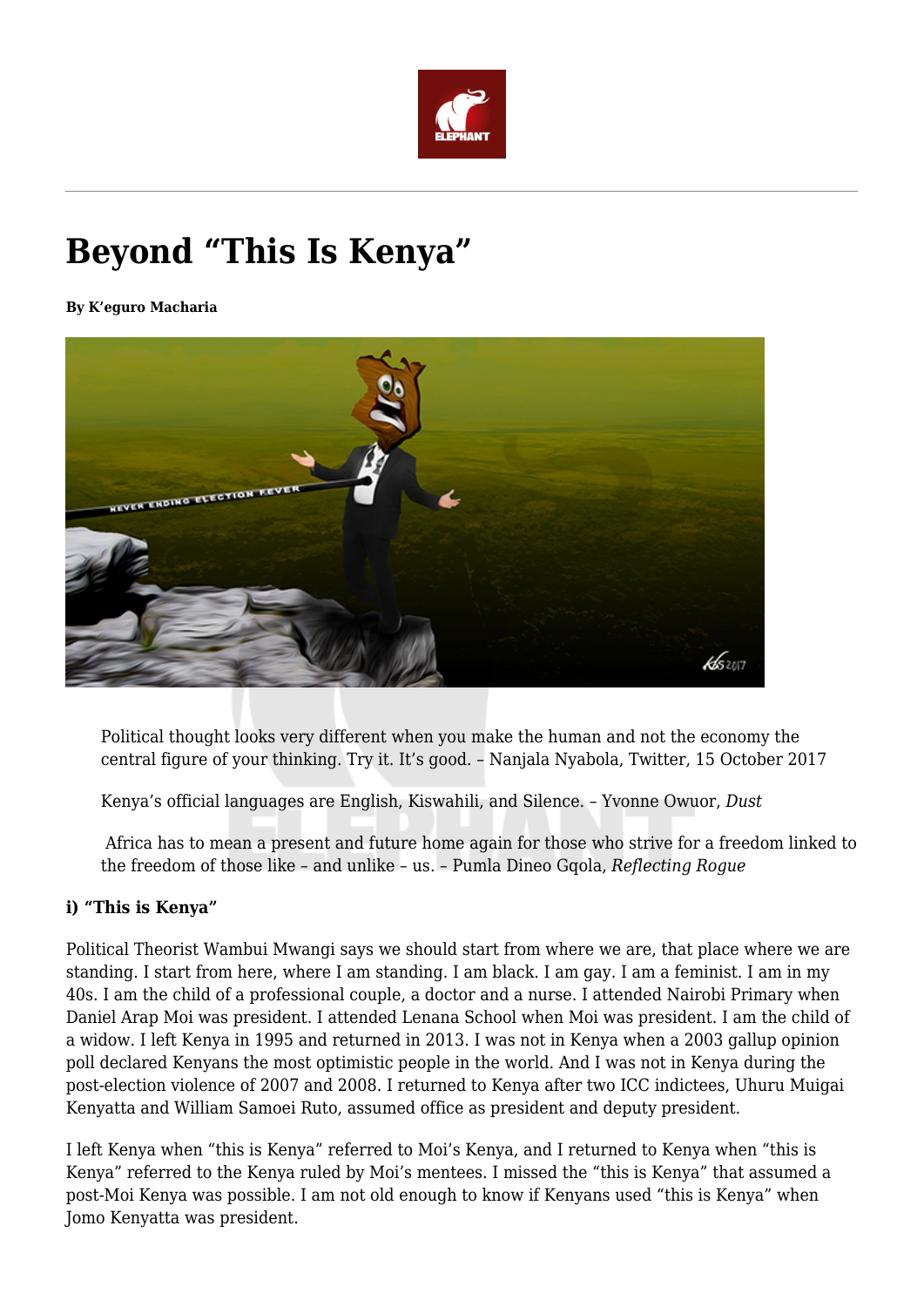I have been struck by the power of "this is Kenya," how it impedes imagination and action, how it creates resignation and indifference.

In many cases, "this is Kenya" is uttered at a scene of violation and exhaustion: after a demand for a bribe, after being told a file is missing from a government office, after being insulted by a state agent, after attempting to use legal channels and being frustrated, after being sexually assaulted and attempting to seek help from friends and family, after witnessing police brutality, while paying more for food, while struggling to afford private healthcare because the public system is broken, while trying to afford school fees for private schools because public education is broken, while reading yet another report about theft of public land, while reading yet another report about theft of public money, while trying to navigate Kenya's rape culture, while trying to navigate Kenya's heteronormative culture, while trying to navigate Kenya's misogynist culture, while trying to navigate Kenya's ethno-nationalist culture.

We experience "this is Kenya" as frustration. As exhaustion. This "we" is produced through these experiences of frustration and exhaustion. If you have said, thought, written, or heard "this is Kenya," you have been drawn into the untemporality of that ongoing present. We learn, in primary school, that time is divided into past, present, and future. We learn that in the "to be" family, the term for past is "was," the term for present is "is," and the the term for future is "will be." We Kenyans rarely, if ever, say, "this was Kenya" or "this will be Kenya." We remain at "this is Kenya," a moment that names a present that seems never to end.

I have been struck by the power of "this is Kenya," how it impedes imagination and action, how it creates resignation and indifference. The scene of resignation is familiar: if you try to seek redress, you will be told to calm down, to let matters go, because "this is Kenya." The scene of indifference is also familiar: if you recount a violation or insult or injury to a friend or acquaintance, you will be told "this is Kenya." Let it go. Nothing can change. Suck it up. Vumilia. Survive. Manage. Hustle. "You are not the only one." "You are not special."

For the rich, "this is Kenya" is an Mbwa Kali sign, warning the poor and minoritized that those without the proper credentials will be savaged if they trespass.

We know that the rich – those with access to power and resources – and the poor and minoritized – those without access to power and resources – use and experience "this is Kenya" in different ways. For the rich, "this is Kenya" affirms and naturalizes inequality. For the rich, "this is Kenya" is a gatekeeping strategy, designed to keep out those without access to generational wealth and elite connections. For the rich, "this is Kenya" is an Mbwa Kali sign, warning the poor and minoritized that those without the proper credentials will be savaged if they trespass. For the rich, "this is Kenya" naturalizes the order of things. It is not a critique. It is a way of normalizing an ongoing present that favors the rich. For the poor and the minoritized, "this is Kenya" expresses frustration, anger, fear, exhaustion. For the poor and the minoritized, "this is Kenya" is the beat that accompanies routine humiliation and unhumaning. For the poor and minoritized, "this is Kenya" names a persistent stuckness that recurs generation after generation: just as your grandparents were unable to get a national identity card, you, too, will be frustrated. For the poor and minoritized, "this is Kenya" names the very real possibility of debilitating life and premature death.

"This is Kenya" impedes imaginations. It makes it difficult – but not impossible – to imagine that Kenya might be different, that we who intone and internalize Kenya, as rich and poor, might be different.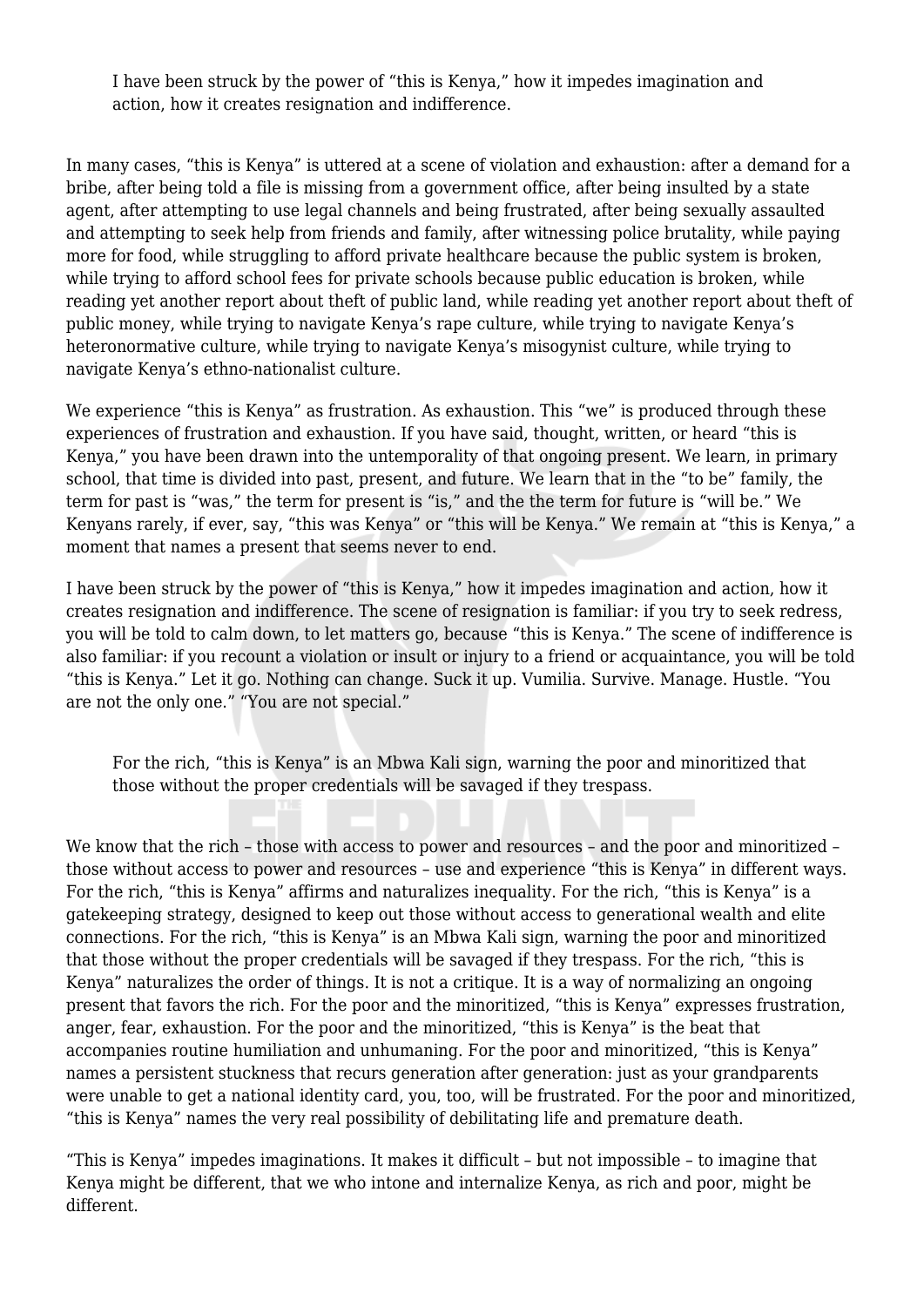Black gay science fiction author and intellectual, Samuel Delany, writes, "The betraying signs that one discourse has displaced or transformed into another are often the smallest rhetorical shifts." In Moi's Kenya, the one I grew up in, the word "dissident" described those who critiqued the state. By the time I returned, in 2013, that word had disappeared. It had been replaced by activist and civil society. Delany teaches me to ask about rhetorical shifts and rhetorical persistence: what does the persistence of "this is Kenya" from Daniel arap Moi's Kenya to Uhuru Kenyatta's Kenya tell us about Kenyan systems and the everyday we inhabit and navigate?

Repetition produces habit, muscle memory. It generates and manages expectation: if I do this, then I expect that to happen. It teaches our minds and bodies and feelings and sensations how to respond. It shapes how we are able to imagine. To imagine differently, we must know how and what we are being told to imagine and unimagine. To imagine differently, we must know how "this is Kenya" teaches us to imagine and unimagine.

## **ii) Ethno-patriarchy**

"This is Kenya" names a system that Professor Grace Musila has described as phallocratic. It is a system that represents politics as a competition between men. It is a system that frames men as legible and legitimate political actors. Presidential politics is framed as a competition between men. Electoral politics is framed as a competition between men. Civil Society leadership is framed as an affair among men. Activism is framed as an affair among men. Within this phallocratic system, women are considered trespassers.

Repetition produces habit, muscle memory. It produces something almost instinctual. Phallocracy feels instinctual.

We learn in high school literature classes that repetition generates emphasis. We repeat words and phrases and sentences to give them additional weight. "This is Kenya" works through repetition. In more advanced classes, we learn that repetition produces the effect of inevitability. Phallocracy works through this inevitability. Of course, the president should be a man. Of course, the Chief Justice and Attorney General and Speaker of the National Assembly should be men. Women can be deputies. That "of course" is the rhetoric of inevitability. Inevitability shades into "the natural order of things." In "the natural order of things," men are in power and women are subordinate. "It's natural." "This is Kenya."

Repetition produces habit, muscle memory. It produces something almost instinctual. It is that habit that kicks in when the word politics is mentioned and, almost immediately, those present track a patriarchal lineage: Mbatian, Lenana, Nabongo Mumia, Lwanda Magere, Waiyaki wa Hinga, Harry Thuku, Tom Mboya, Jaramogi Oginga Odinga, J.M. Kariuki, Jomo Kenyatta, Daniel Arap Moi, Charles Njonjo, George Saitoti, William Ruto, Raila Odinga, Uhuru Kenyatta. In the minor registers, we will hear about Babu Owino and Mike Sonko or Ferdinand Waititu against William Kabogo.

Occasionally, we will be reminded about Mekatilili wa Menza, Mary Nyanjiru, Grace Onyango, Phoebe Asiyo, Julia Ojiambo, and Chelagat Mutai, but these women will be framed as exceptional, not as representing what women can do, but as having transcended their limitations to join the men. These women, we will be told, "have balls."

Repetition produces habit, muscle memory. It produces something almost instinctual. Phallocracy feels instinctual. It is the ease with which names such as Moses Kuria, Dennis Itumbi, Mutahi Ngunyi, Robert Alai, David Ndii, John Githongo, and Boniface Mwangi come to mind. It is the ease with which we move from Wahome Mutahi to Kwamchetsi Makokha, from Ngugi wa Thiong'o to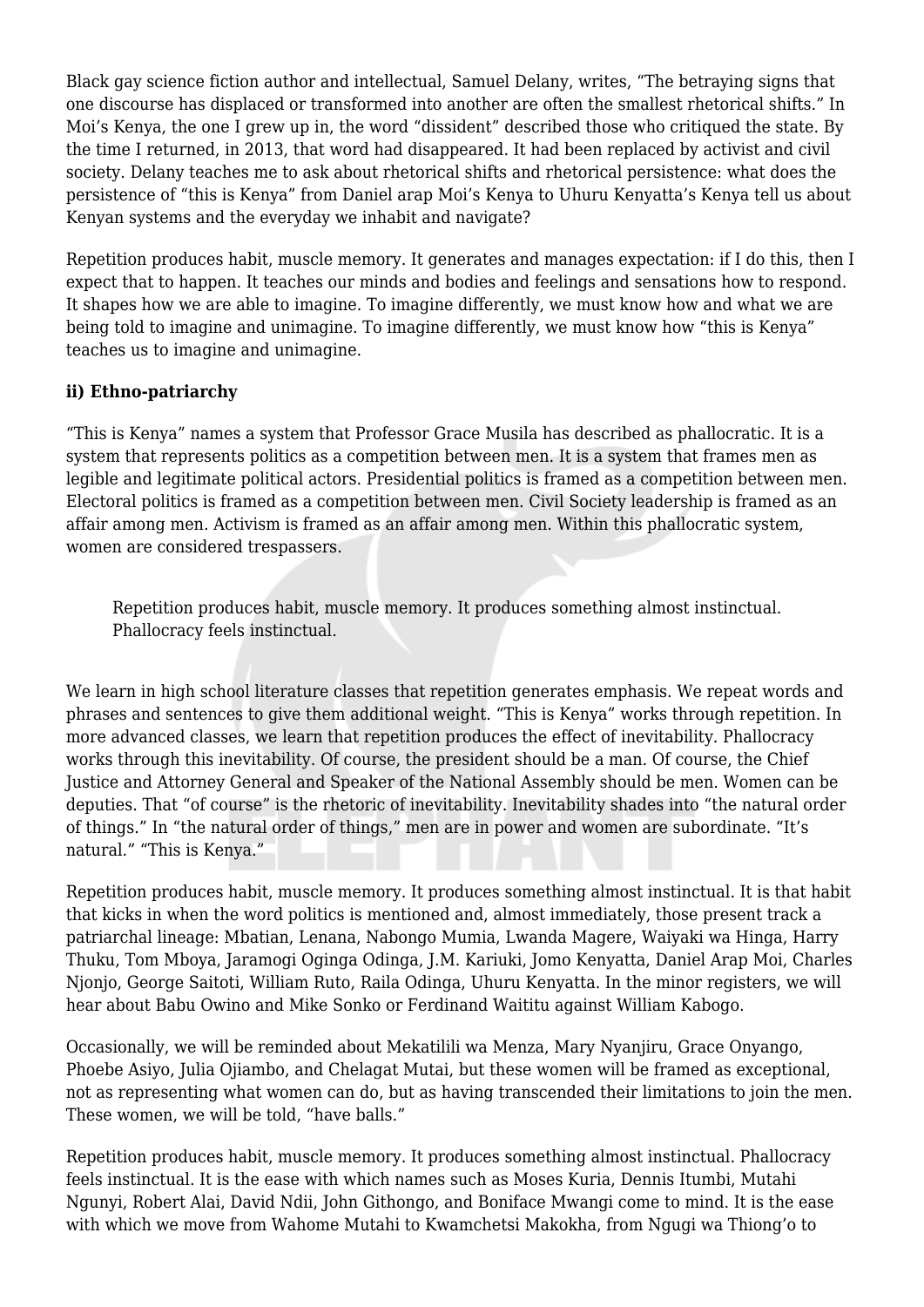Kinyanjui Kombani, from Tom Mboya to Mutula Kilonzo. The names come easily, populating the encyclopedia of Kenyan politics. As this litany of names unfolds, we might pause to ask about the women. And then a few might be added.

Dr. Okech captures how the phallocratic order is made to seem natural, even instinctual, by being termed as "traditional." Such an order, as she explains, spatializes gender: women have a "rightful place," and they are to be kept in that "rightful place" through violence.

Repetition. Habit. Muscle Memory. Something almost instinctual. "This is Kenya."

"This is Kenya" blossoms into a practice of phallocratic instincts: manels, politics as penis comparisons, displays of virility, threats against sexual minorities, agreements between gentlemen, militarized masculinities, policing women's dress, policing women's movements, policing women's bodies, drawing a map of the political that frames women as subordinate, because men are natural leaders.

Dr. Awino Okech describes the shape of this phallocratic approach in Kenyan politics:

Women and girls in Kenya have been mobilised as mothers, child bearers, and nurturers to contribute to de-radicalising young men and to sustain peace. The image of politicians' wives wearing white clothes and praying for peace at rallies ahead of the just-concluded general elections are a critical part of this public imaginary. Yet at the same time, public spaces occupied by women are constricted through attacks on women in public office, on the streets through stripping, and, most potently through the failure to fulfill the gender equality provisions in the constitution. These actions are demonstrative of how fear of violence serves to discipline women into accepting traditional gender roles. The daily insecurity faced by women is justified by our acceptance of violence as synonymous with security and an accompanying structural belief that women who have "strayed" away from their traditional roles should be violently guided back to their rightful place.

Dr. Okech captures how the phallocratic order is made to seem natural, even instinctual, by being termed as "traditional." Such an order, as she explains, spatializes gender: women have a "rightful place," and they are to be kept in that "rightful place" through violence.

According to constitutional expert Ms. Marilyn Kamuru, the failure of Kenya's Supreme Court and the 12th Parliament to meet the constitutional requirement that "not more than two-thirds" of any one gender should occupy elective and appointed positions discriminates against women. This failure, Ms. Kamuru writes, "has the effect of questioning women's citizenship by silencing women and by affirming that women's illegal exclusion from positions of leadership is acceptable and that their rights are a secondary priority." As Ms. Kamuru writes, these failures to comply with constitutional provisions about gender composition place Kenya at a crossroads. Will we "accept to be governed and guided by the Constitution of Kenya 2010"? Or, will "we precipitate further political instability by breaking the legal and moral compact we agreed to as a nation on August 27, 2010," when the constitution was promulgated?

As Ms. Kamuru points out, Article 27(8) and Article 81(b) of Kenya's constitution require that "not more than two-thirds" of any elected or appointed body be of the same gender. These requirements challenge a phallocratic order that imagines men should be in charge. They enable us to imagine that Kenya's phallocratic order is neither inevitable nor natural.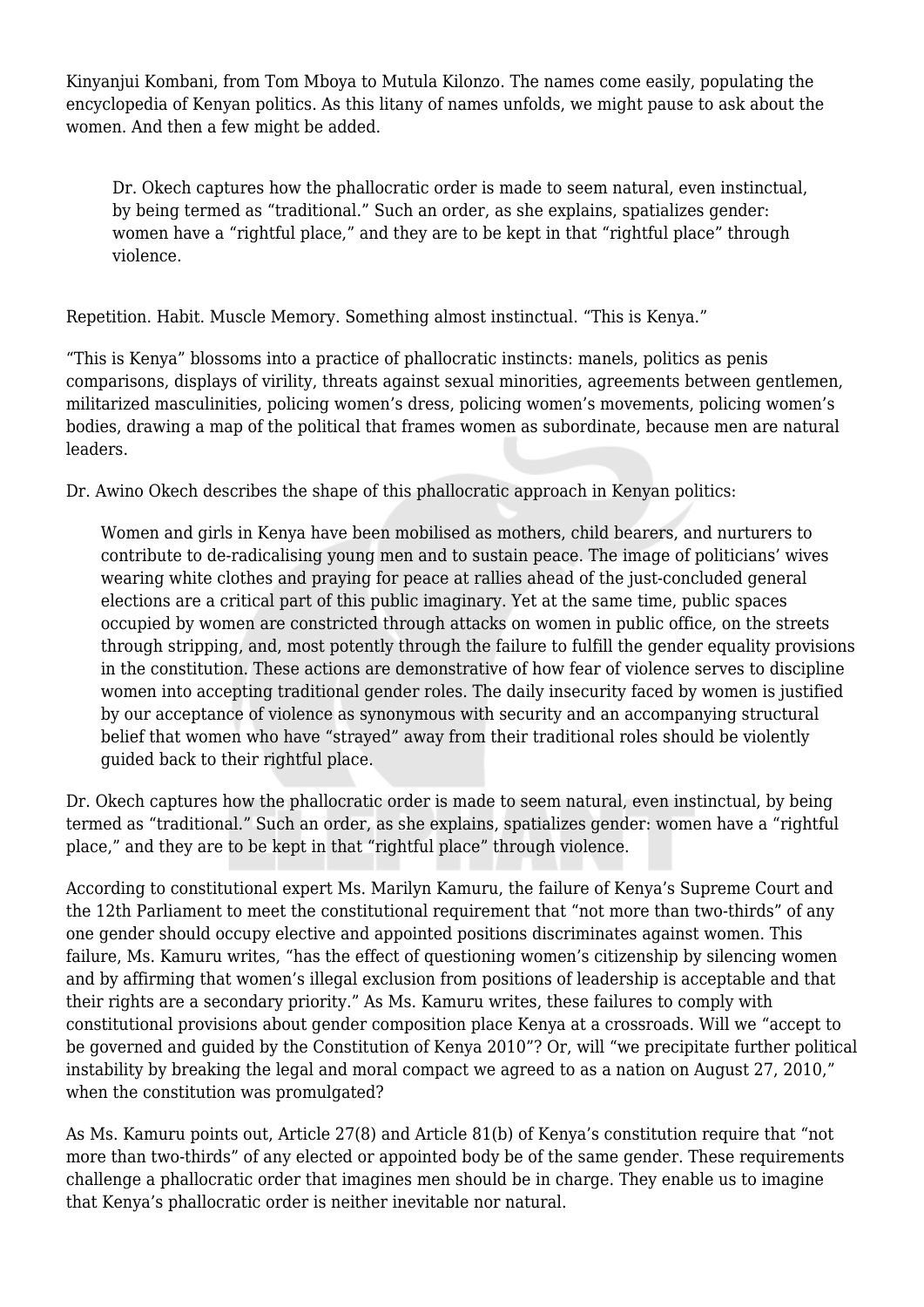#### **iii) Imagination-work**

Black lesbian poet Audre Lorde writes, "Right now, I could name at least ten ideas I would have found intolerable or incomprehensible and frightening, except as they came after dreams and poems. This is not idle fantasy, but a disciplined attention to the true meaning of 'it feels right to me.' We can train ourselves to respect our feelings and to transpose them into a language so they can be shared."

Dr. Joyce Nyairo has documented how Kenya's popular music has helped to shape Kenyan imaginations, making the unimaginable less frightening to imagine.

Anyone who has ever tried to unlearn a habit knows that it is difficult. You must train your body to imagine itself differently. You must retrain your appetites. You must rearrange how you experience pleasure and relief and pain and sorrow. You must re-imagine your relationship to yourself and to the social worlds you inhabit and build.

Popular music has been the poetry that runs through, engages, interrupts, and redirects our political imaginations. Dr. Joyce Nyairo has documented how Kenya's popular music has helped to shape Kenyan imaginations, making the unimaginable less frightening to imagine. In an article co-written with Dr. James Ogude, Dr. Nyairo writes, "Popular forms have the capacity to forge, clarify, and articulate the bonds between cultural affairs and political existence." For the Kenya of 2002, Gidi Gidi Maji Maji's [song](https://www.youtube.com/watch?v=DcIDTiqzJ0s) "Who Can Bwogo Me?" which soon came to be called "Unbwogable," articulated the hope of a nation moving into the promise of a post-Moi world. The singers, Joseph Ogidi (Gidi) and Julius Owino (Maji) wrote against the fear that saturated an uncertain future, insisting that they were "unbwogable," unafraid, undefeatable. This statement, directed toward their own precarious futures, soon became a political anthem, a soundtrack for the new, post-Moi Kenya.

Popular cultural forms, especially music, work through our bodies, compelling us to move and be moved, to acquire new habits, to experience ourselves differently, for the length of a song, and beyond. We move our shoulders or hips or necks or hands or feet, sometimes without choosing or knowing. Beats and rhythms shape and reshape our bodies, shifting our orientations to ourselves and to others around us. Our imaginations are engaged. We lose our "rightful places," our "traditional places," the places created through repetition as inevitable, natural. We leave "this is Kenya" and enter into the space created by the cultural form. I emphasize the political work, the imagination-building work, the body- and instinct- and emotion-retraining work of popular cultural forms because mainstream Kenyan politics has placed cultural work outside the frame of the political. The political is about laws and policies and commissions and task forces and reports and civil society and funding and corruption. The occasional cartoonist is allowed into the fold of the political.

Against the persistent beat of the phallocratic "this is Kenya," the interrupting, imagination-creating, imagination-building, imagination-sustaining, imagination practices of #WeAre52pc are daring to imagine freely.

Yet, if we are to think with the promise of the first Article of the constitution – "All sovereign power belongs to the people of Kenya and shall be exercised only in accordance with this Constitution" – we must think with forms that can speak to "the people of Kenya." We must think about the work of popular culture to build imaginations, to create political orientations, to build our freedom dreams, to energize our pursuits of freedom and economic justice.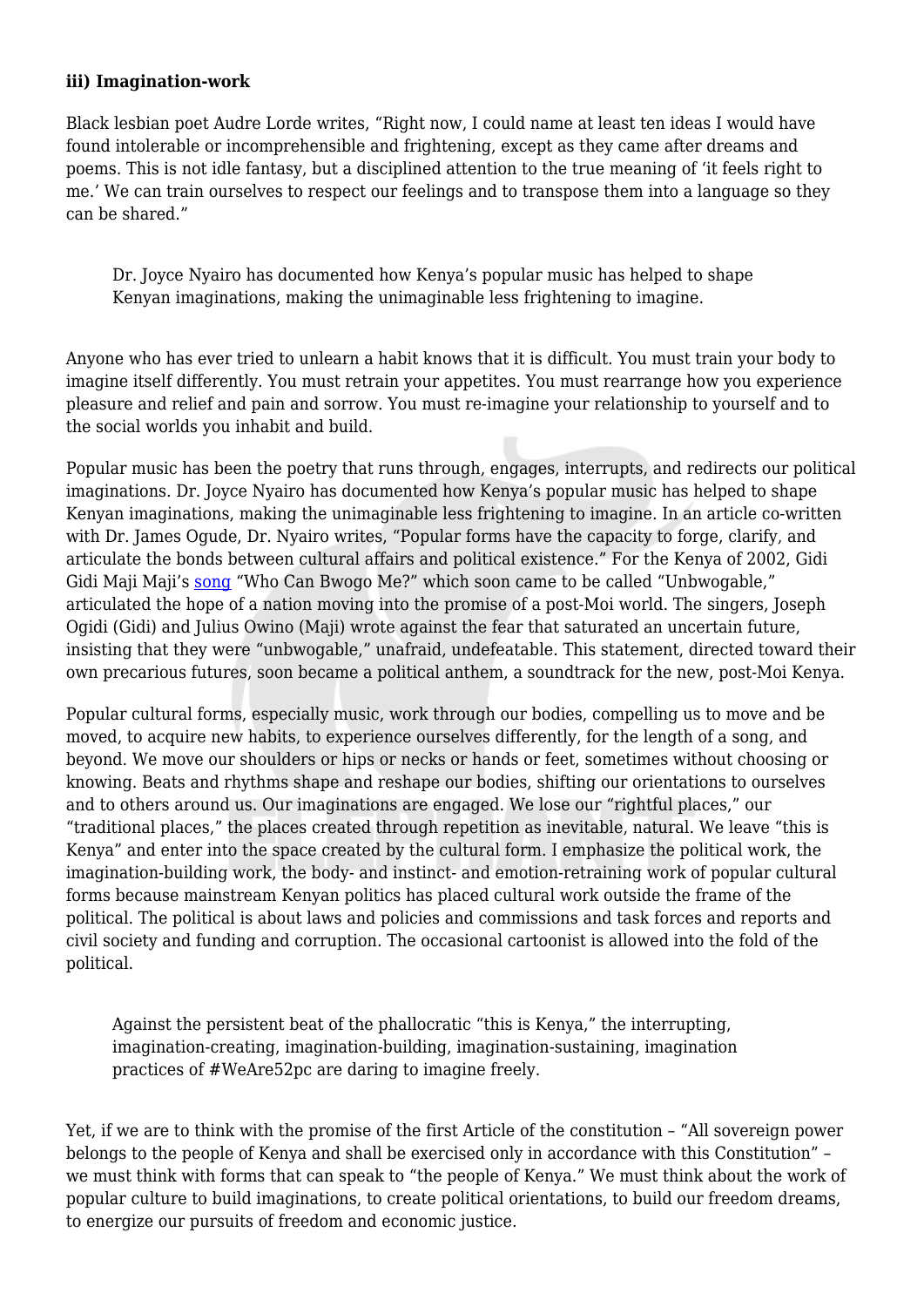## **iv) #WeAre52pc**

On 26 September 2017, the #WeAre52pc collective filed a petition with the Chief Justice demanding that parliament be dissolved because it does not meet the constitutional gender standard that not more than two-thirds of the members should be of the same gender. While the petition – publicly available [here](https://secure.avaaz.org/en/petition/The_Chief_Justice_Of_the_Republic_of_Kenya_Article_3_Petition_To_Respect_Uphold_Defend_the_Constitution_of_Kenya/?ceElHfb) – embeds itself in constitutional clauses, it is grounded in an African feminist ethics and imagination.

Professor Pumla Dineo Gqola describes the African feminist imagination in *Reflecting Rogue.* The "African feminist imagination," she writes, "is explosive against patriarchal doublespeak." Whereas, for instance, the 2/3 gender requirement may have been inserted as a formality, the #WeAre52pc collective has refused the form without the action, and is demanding that the constitutional requirement be fulfilled. The "African feminist imagination denotes and resides in the evocative, the suggestive, the world of the experimental." This imagination has to be "experimental" because it intervenes in and interrupts a world that takes the phallocratic order as inevitable and natural, a world that trains bodies and minds and feelings to respond to the phallocratic order with obedience, if not reverence. Professor Gqola writes, "Taking seriously African women's worldviews opens up creative universes, political analyses, and ultimately reforms genres." #WeAre52pc is not simply trying to activate constitutional requirements, but, more broadly, asking what happens if we embed Kenya's constitution without an African feminist imagination. How might that Kenya be more livable for girls and women and trans\* and gender-non-conforming Kenyans who live under a phallocratic order?

In *A Renegade Called Simphiwe*, Professor Gqola challenges, "Picture what we can *create* if we dare give ourselves permission to imagine freely." #WeAre52pc grounds itself in a radical African feminist imagination, an imagination that emerges from and sustains collectivity. Radical, because #WeAre52pc tackles phallocracy at the root, as a problem at the foundation of how Kenya is imagined and experienced. Against the persistent beat of the phallocratic "this is Kenya," the interrupting, imagination-creating, imagination-building, imagination-sustaining, imagination practices of #WeAre52pc dare to imagine freely.

#### **v) Toward freedom, toward the human**

Beyond "this is Kenya," as repeated rhetoric, as persistent beat, as phallocratic insistence, as inevitability, lie freedom dreams. Professor Robin D.G. Kelley writes, "Without new visions we don't know what to build, only what to knock down. We not only end up confused, rudderless, and cynical, but we forget that making a revolution is not a series of clever maneuvers and tactics but a process that can and must transform us."

Elite Kenyans – those with access to good educations, resources in difficult times, strategies to navigate bureaucratic processes – are not very good at listening to non-elite Kenyans.

Politics can seem very abstract. Much-discussed concepts such as "rule of law" and "constitutional order" and "rights and freedoms" rarely, if ever, translate to the ordinary ways most Kenyans experience the state. If, following Professor Wambui Mwangi's injunction that we start from where we are, that place we are standing, then that means we have to ask about everyday life. If we are to discuss imagining freedom and pursuing freedom and practicing freedom, all of those have to be grounded in our everyday experiences of the world.

Elite Kenyans – those with access to good educations, resources in difficult times, strategies to